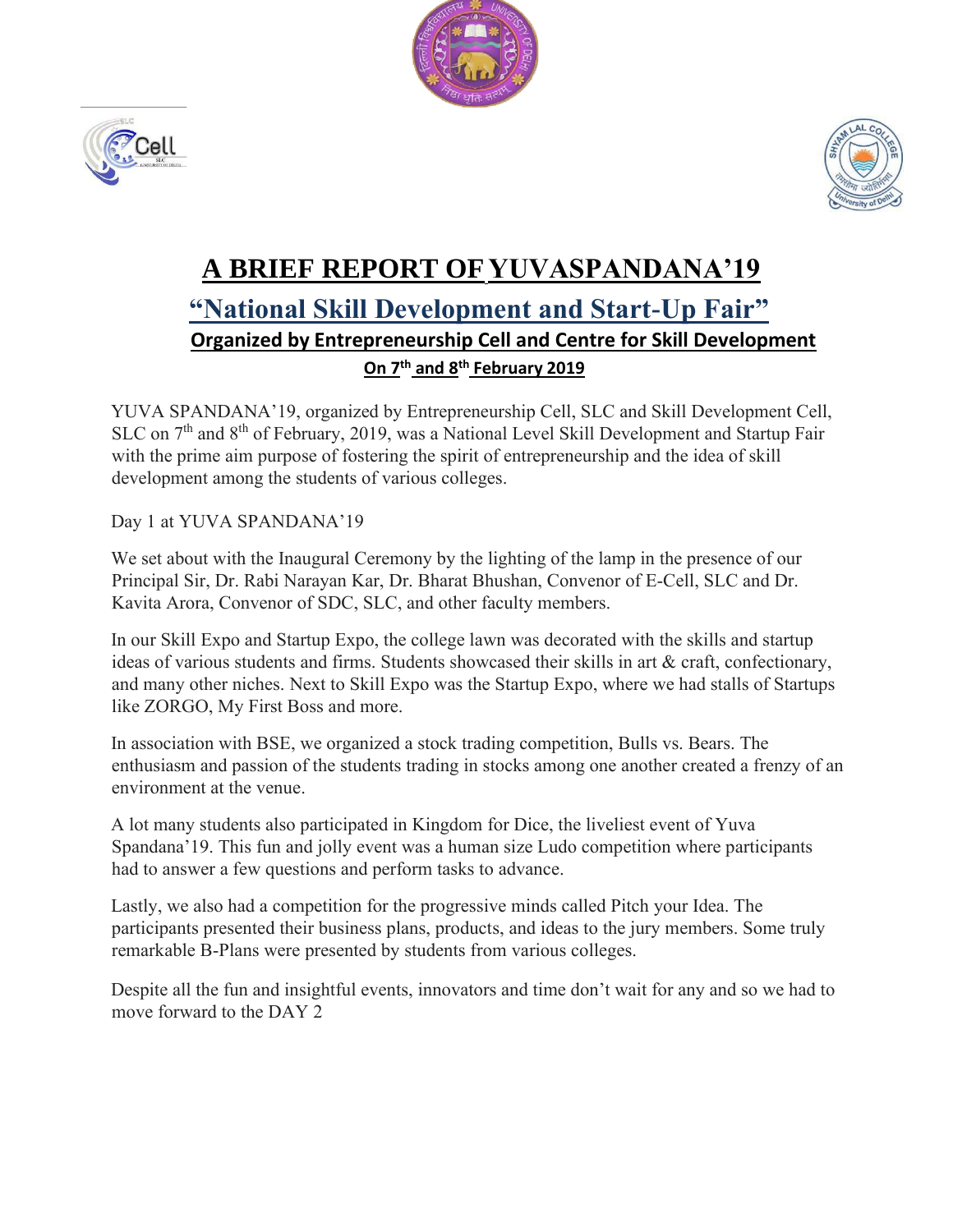## DAY 2 of YUVA SPANDANA'19

8<sup>th</sup> of February 11, 2019, was the day for another three major competitions, Quiz Buzz, Paper Presentation and Think with the Box.

A lot many people participated in Quiz Buzz, a competition based on the American TV show, Jeopardy. The participating students were asked questions related to entrepreneurship and recent paradigm shifts in skill development.

Research Paper Presentation was one of the most notable competitions at YUVA SPANDANA'19. 12 different teams from different universities participated in with their research papers on different topics with the main theme of "Transforming India through Skill Development and Entrepreneurship".

Think with the Box was another platform for the students to show off their creativity using just a cardboard box and basic decoration stuff. We got to see a lot many product ideas from some of the most gifted brains who also presented their creations in front of the jury members.

By the end of these 2 days, YUVA SPANADA'19 had inspired and discovered more visionary minds than we had thought of. The joint efforts of the members of Entrepreneurship Cell and Skill Development Cell under the guidance and support of Dr. Bharat Bhushan (Convenor, ECell) and Dr. Kavita Arora (Convenor, SDC) and other faculty members, turned this event into a

huge success. The event was attended by 300 students.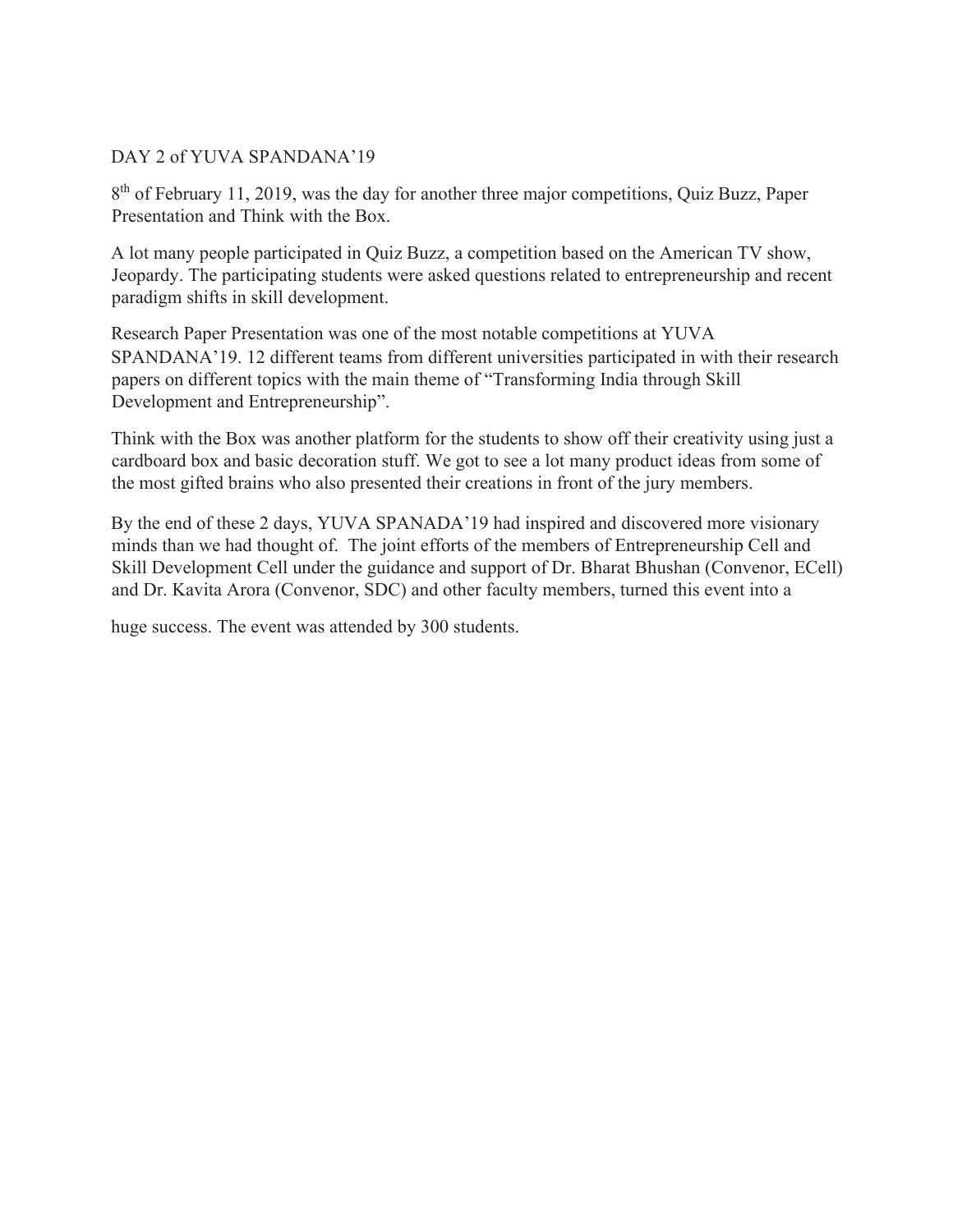## **Glimpse from Yuva Spandana'19**



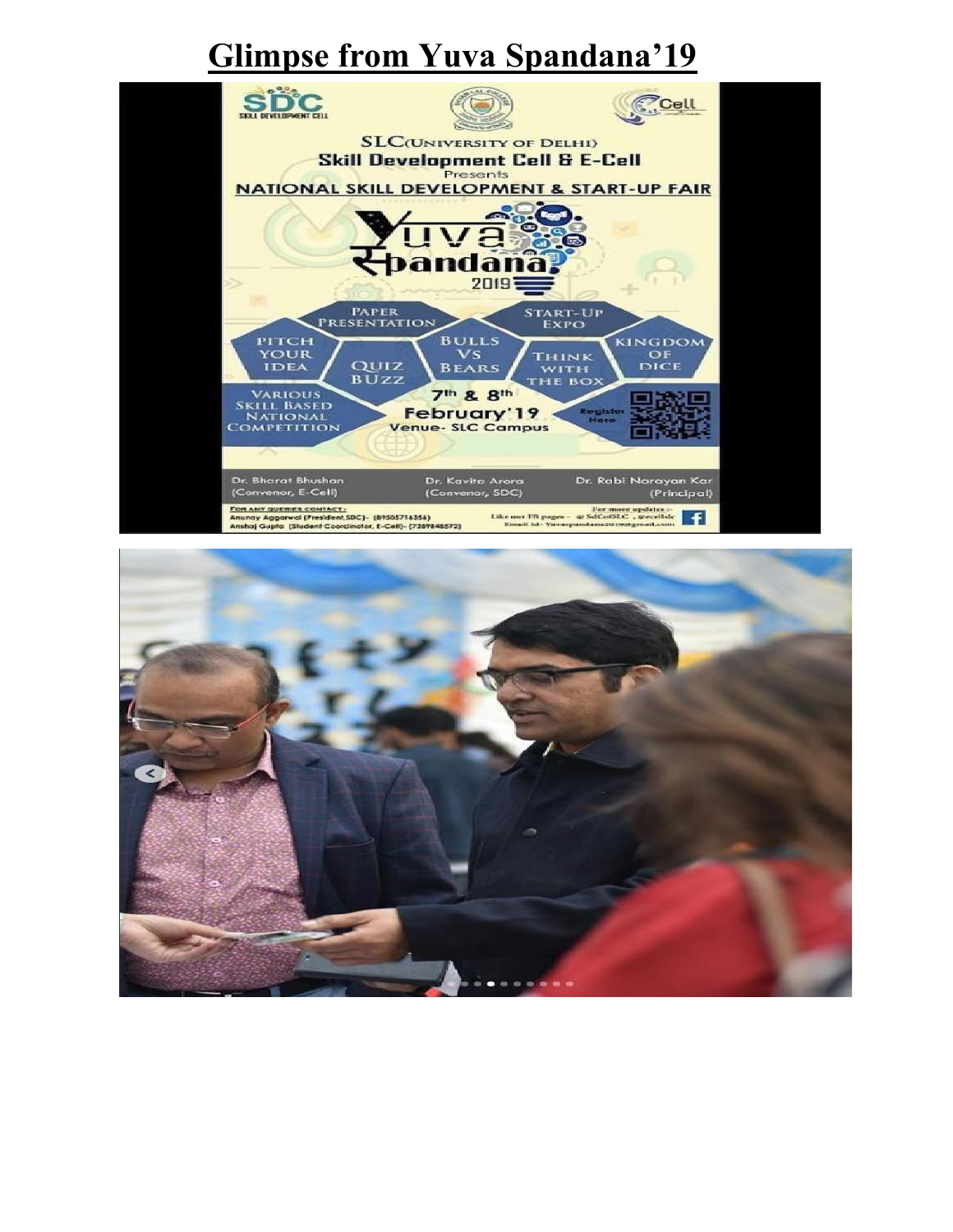

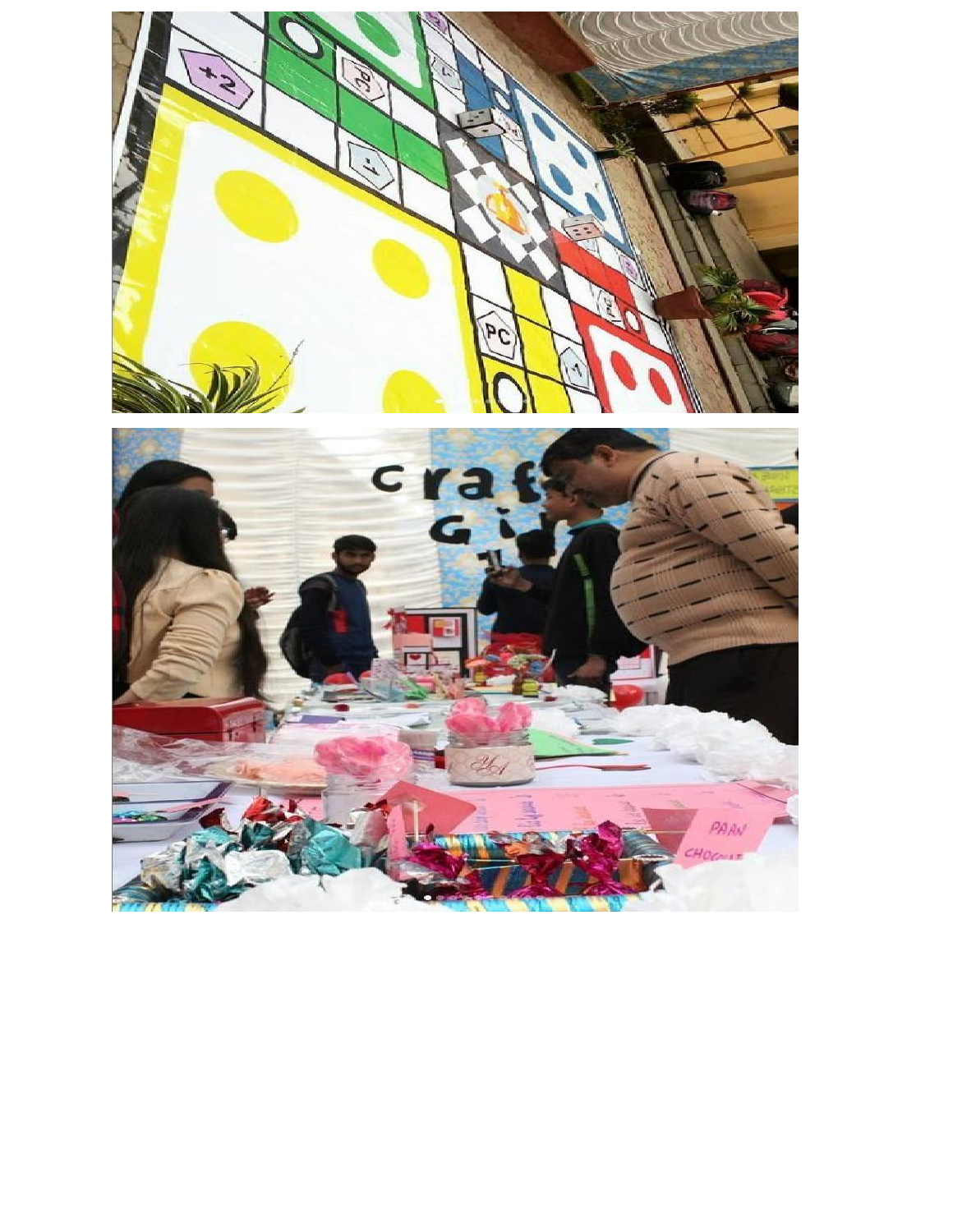

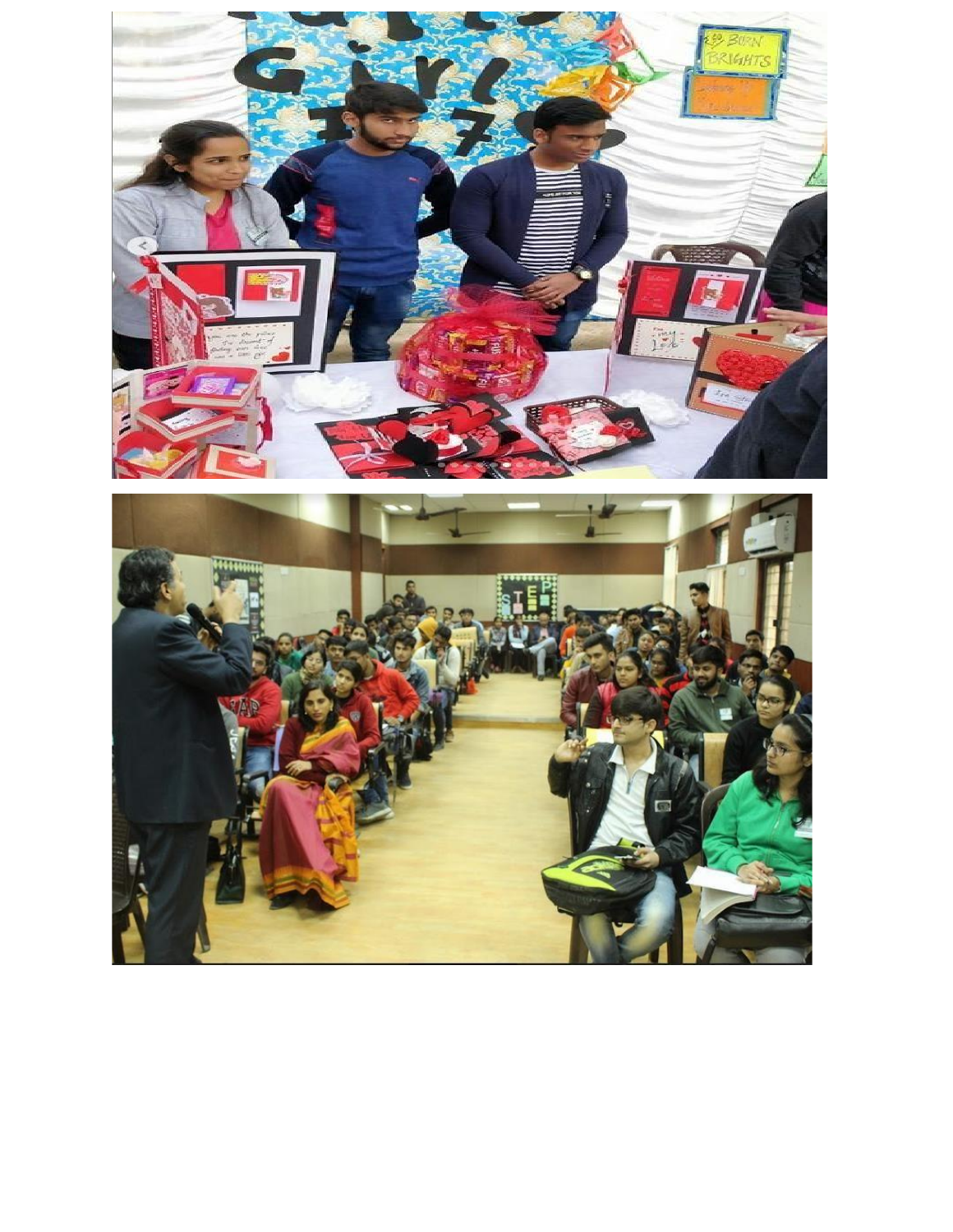